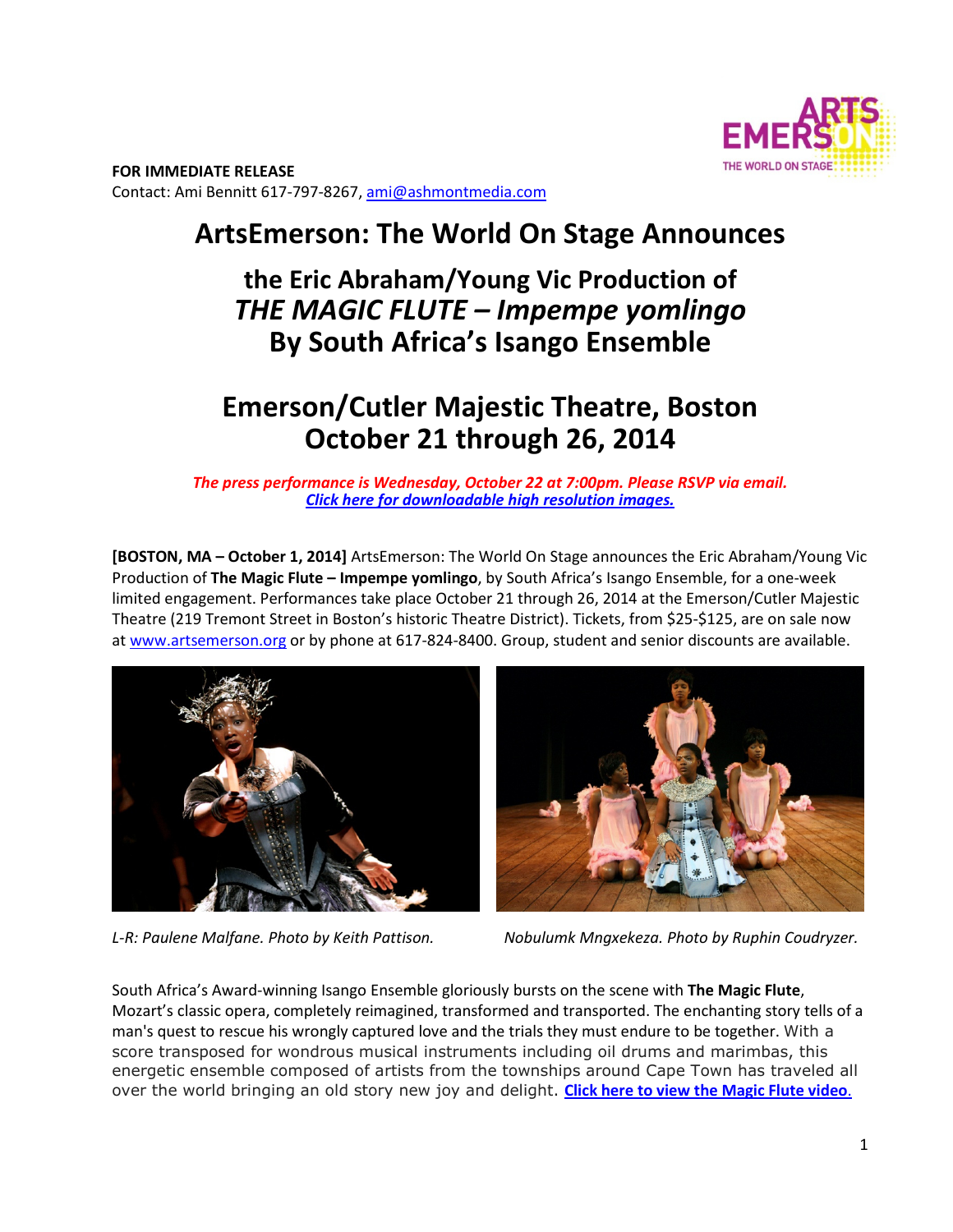#### **Isango Ensemble**

Isango Ensemble is a South African theatre company that draws its artists mainly from the townships surrounding Cape Town. Isango's stage productions and films have played to sold‐out audiences across the world and have received numerous international awards. Isango's productions reimagine classics from the Western theatre canon, finding a new context for the stories within a South African or township setting, thereby creating inventive work relevant to the heritage of the nation. Isango intends to further develop this process by building a truly mixed audience, reflecting and uniting a diverse South African nation.

'...Isango Ensemble is different...linking high art to the humble lives of its astonishing performers...' Sir Ian McKellen, Actor Patron of Isango Ensemble

#### **The Magic Flute – Impempe yomlingo**

OCT 21 ‐26, 2014 Isango Ensemble (South Africa) the Eric Abraham/Young Vic Production Adapted and Directed by Mark Donford‐May Music Arranged by Paulene Malefane and Mandisi Dyantyis Emerson/Cutler Majestic Theatre

### **Performance Schedule**

| Tuesday, October 21, 2014   | 7:30PM |
|-----------------------------|--------|
| Wednesday, October 22, 2014 | 7:00PM |
| Thursday, October 23, 2014  | 7:30PM |
| Friday, October 24, 2014    | 8:00PM |
| Saturday, October 25, 2014  | 2:00PM |
| Saturday, October 25, 2014  | 8:00PM |
| Sunday, October 26, 2014    | 2:00PM |

#### **2014-2015: ArtsEmerson's Fifth Anniversary Season**

Now entering its 5th Anniversary Season, ArtsEmerson strives to unite artists and Boston's audiences through the shared experience of live performance, providing the opportunity to engage with the highest caliber of artists 12 daring multi‐disciplinary productions from around the globe.

Patrons may become ArtsEmerson Members for only \$60 and receive a free ticket. Members also enjoy additional savings, preferred seating, discounted parking and invitations to exclusive events throughout the season. Tickets and packages may be purchased by calling the Box Office at 617.824.8400 or by visiting www.artsemerson.org.

## **2014-2015 Season at a Glance**

**Click here to view the season video.**

| Production                   | Company/Artist              | Region                  |
|------------------------------|-----------------------------|-------------------------|
| <b>Traces</b>                | Les 7 doigts de la main     | Montreal, Canada        |
| <b>King Lear</b>             | Shakespeare's Globe         | London, United Kingdom  |
| <b>The Magic Flute</b>       | Isango Ensemble             | Cape Town, South Africa |
| The Old Man and the Old Moon | PigPen Theatre Co.          | New York, NY            |
| The Trip to Bountiful        | <b>Center Theatre Group</b> | Los Angeles, CA         |